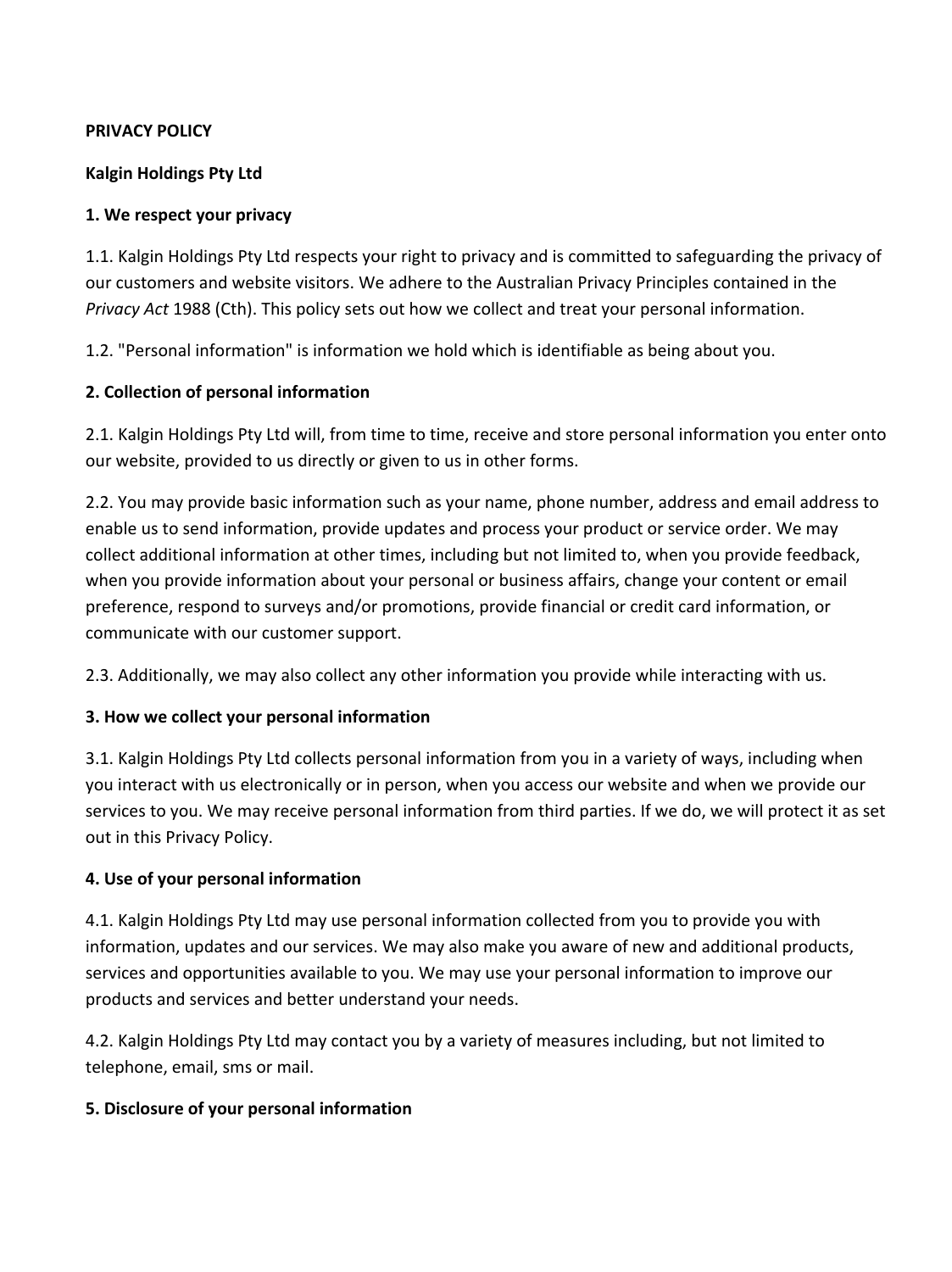5.1. We may disclose your personal information to any of our employees, officers, insurers, professional advisers, agents, suppliers or subcontractors insofar as reasonably necessary for the purposes set out in this Policy.

Personal information is only supplied to a third party when it is required for the delivery of our services.

5.2. We may from time to time need to disclose personal information to comply with a legal requirement, such as a law, regulation, court order, subpoena, warrant, in the course of a legal proceeding or in response to a law enforcement agency request.

5.3. We may also use your personal information to protect the copyright, trademarks, legal rights, property or safety of Kalgin Holdings Pty Ltd, https://kalgin.kclient.io/, https://wwwkalgin.com.au, its customers or third parties.

5.4. Information that we collect may from time to time be stored, processed in or transferred between parties located in countries outside of Australia.

5.5. If there is a change of control in our business or a sale or transfer of business assets, we reserve the right to transfer to the extent permissible at law our user databases, together with any personal information and non- personal information contained in those databases. This information may be disclosed to a potential purchaser under an agreement to maintain confidentiality. We would seek to only disclose information in good faith and where required by any of the above circumstances.

5.6. By providing us with personal information, you consent to the terms of this Privacy Policy and the types of disclosure covered by this Policy. Where we disclose your personal information to third parties, we will request that the third party follow this Policy regarding handling your personal information.

# **6. Security of your personal information**

6.1. Kalgin Holdings Pty Ltd is committed to ensuring that the information you provide to us is secure. In order to prevent unauthorised access or disclosure, we have put in place suitable physical, electronic and managerial procedures to safeguard and secure information and protect it from misuse, interference, loss and unauthorised access, modification and disclosure.

6.2. The transmission and exchange of information is carried out at your own risk. We cannot guarantee the security of any information that you transmit to us, or receive from us. Although we take measures to safeguard against unauthorised disclosures of information, we cannot assure you that personal information that we collect will not be disclosed in a manner that is inconsistent with this Privacy Policy.

#### **7. Access to your personal information**

7.1. You may request details of personal information that we hold about you in accordance with the provisions of the *Privacy Act* 1988 (Cth). A small administrative fee may be payable for the provision of information. If you would like a copy of the information, which we hold about you or believe that any information we hold on you is inaccurate, out of date, incomplete, irrelevant or misleading, please email us at [kalginsydney@kalgin.com.au.](mailto:kalginsydney@kalgin.com.au)